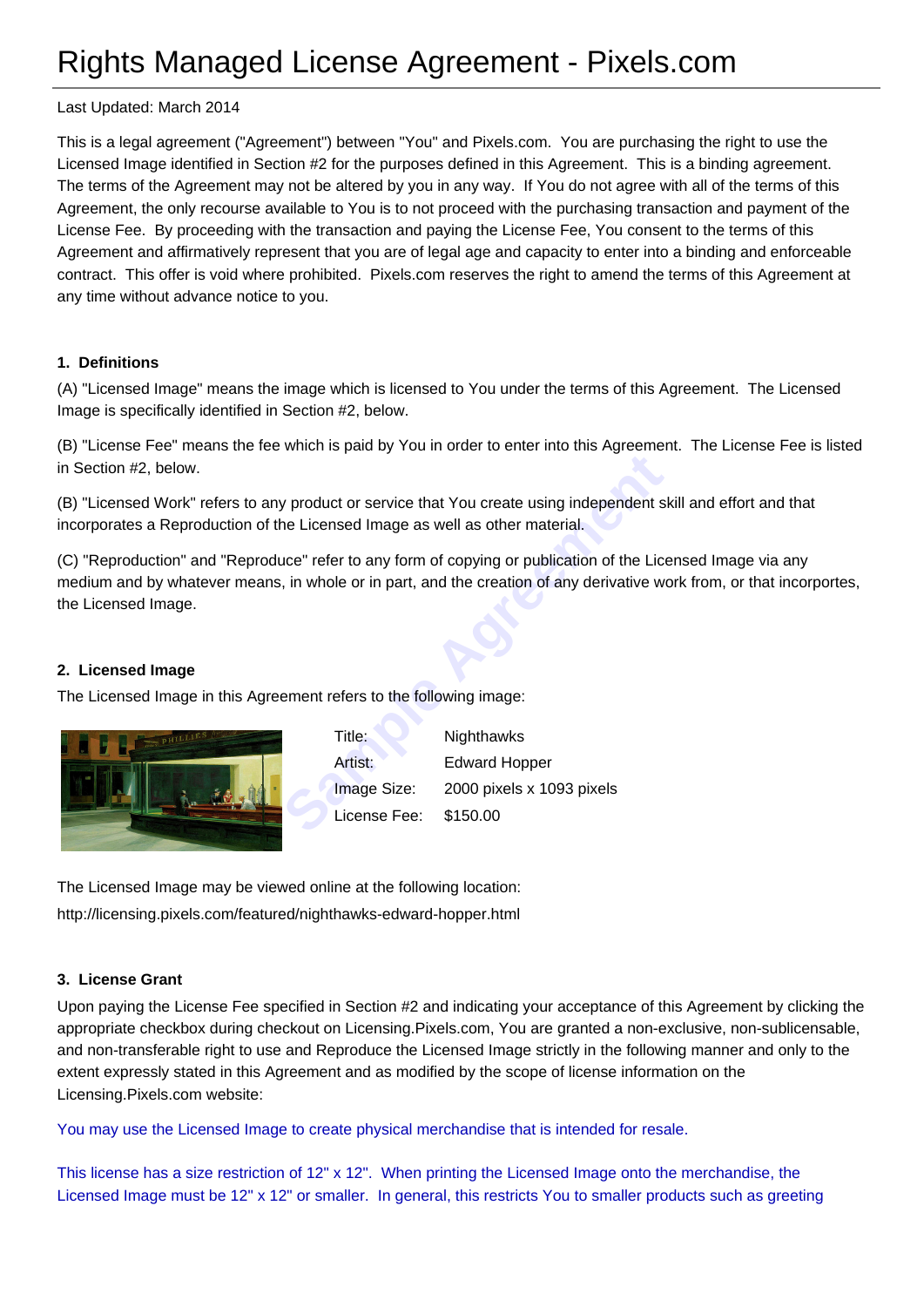cards, mousepads, coffee mugs, action figures, smartphone cases, credit cards, etc.

This license is valid for two years from the date of purchase. During that two year period, You can produce up to X products for resale. Once the license expires or X products have been produced, You would need to purchase a new license to continue producing merchandise using the licensed image.

The rights granted to You, above, may be exercised by subcontractors that You use for preparation of the Licensee Work provided that such subcontractors agree to abide by the terms of this Agreement.

## **4. Prohibited Uses**

All uses of the Licensed Image which are not expressly granted to You in Section #3 of the Agreement, above, are prohibited. For additional clarity regarded prohibited uses, all of the following uses are specifically prohibited:

(A) You may NOT make the Licensed Image available in a manner that is likely to allow or invite a third party to download, extract, redistribute, or access the Licensed Image as a standalone file. If the Licensed Image will be displayed on a website, You must post terms and conditions on the website that prohibit downloading, republication, retransmission, reproduction, and all other uses of the Licensed Image as a standalone file.

In display the Licensed Image on any medium which is dention of "On Demand Products". On Demand Products at third party for customization on products which are products at third party for customization on products which ar (B) You may NOT upload, use, or display the Licensed Image on any medium which is designed to induce or involves the sale, license, or other distribution of "On Demand Products". On Demand Products are products in which the Licensed Image is selected by a third party for customization on products which are produced on a made-to-order basis, including, without limitation, greeting cards, mousepads, t-shirts, calendars, posters, canvas prints, screensavers, wallpapers, and similar products.

(C) You may NOT falsely represent, expressly or implied, that You are the original creator of the Licensed Image or of a work that is based substantially on the Licensed Image.

(D) You may NOT use the License Image to produce fine art prints or posters.

(E) You may NOT incorporate the Licensed Image into a logo, corporate ID, trademark, or service mark.

(F) If the Licensed Image contains the likeness of an individual or individuals who may be indentified, You may NOT manipulate the image in a manner that would portray the individuals in an unflattering manner.

(G) You may NOT use the Licensed Image in a pornographic, defamatory, or otherwise unlawful manner.

# **5. Use on Social Media and Third-Party Websites**

If You include the Licensed Image on any social-media platform or third-party website that uses the Licensed Image contrary to the terms of this Agreement, with or without Your express or implied consent, then Your rights under this Agreement shall automatically be revoked and You shall remove the Licensed Image from such platform or websites at Pixels.com's request.

## **6. Other Provisions**

(A) You may have the Licensed Image reproduced by Your agents provided that such agents agree to abide by the provisions of this Agreement.

(B) You agree to be liable for any failure to comply with the terms of this Agreement and/or any failure by your agent(s) to comply with the terms of this Agreement.

(C) If You post the Licensed Image onto a website, You are responsible for ensuring that the Licensed Image is not downloaded by third-parties or otherwise exploited by the website host. You must post terms and conditions on the website that prohibit downloading, republication, retransmission, reproduction, and all other uses of the Licensed Image as a standalone file.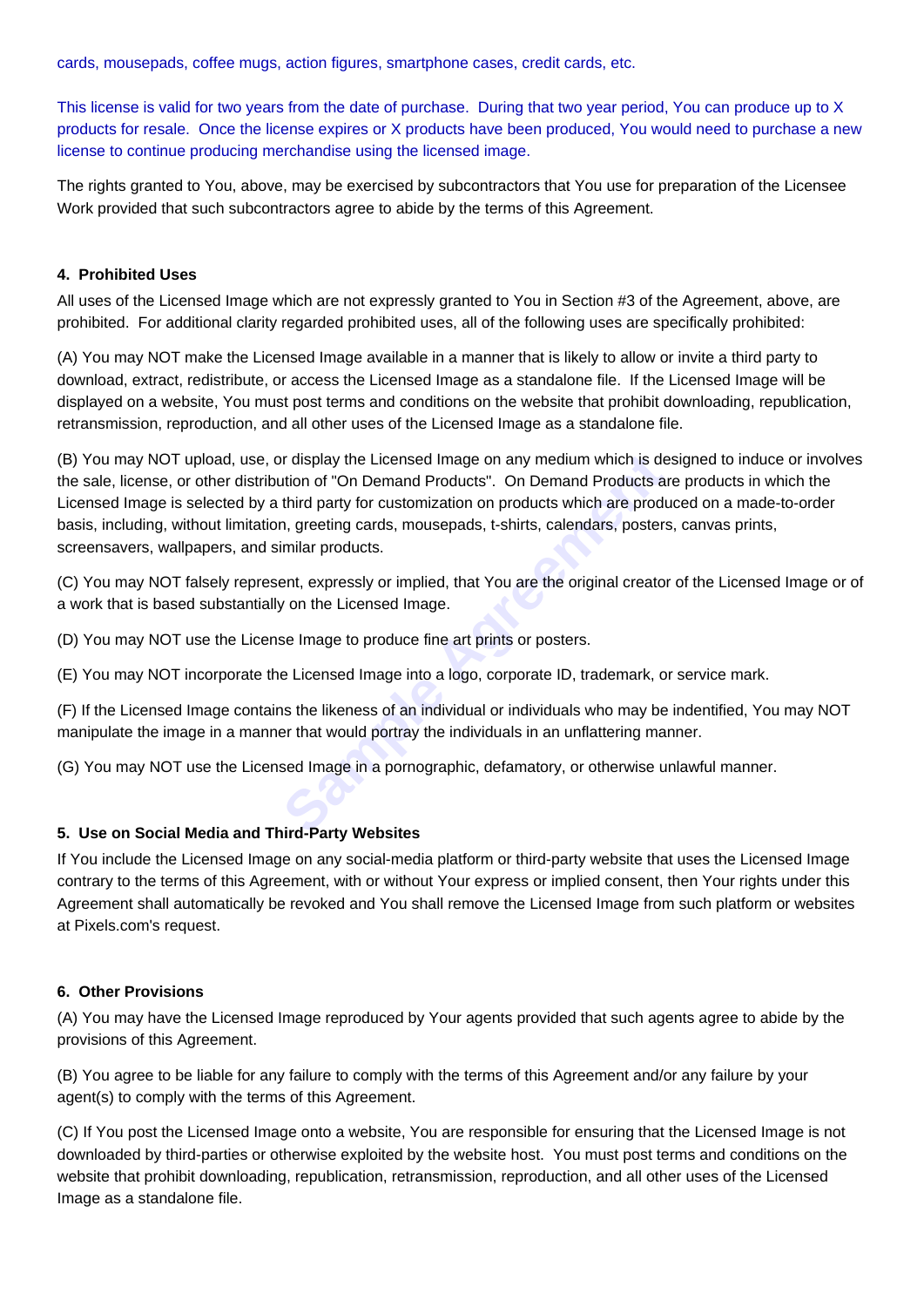(D) If You are purchasing rights to the Licensed Image for use by a third-party, You represent that You are authorized to act on behalf of the third-party and to bind the third-party to the terms of this Agreement. You may also be held independently liable if You violate the terms of this Agreement.

(E) Your rights under this Agreement do not include the right to use or reproduce the titles, tags, descriptions, or metadata that are associated with the Licensed Image on Pixels.com.

(F) If you use the Licensed Image in an editorial context, You must include the following credit line adjacent to the Licensed Image: Edward Hopper / Pixels.com. If You omit the credit, Pixels.com may impose a fee up to one hundred percent (100%) of the License Fee which will be payable by You. The fee shall be in addition to any other rights or remedies that Pixels.com may have under law.

(G) You acknowledge that Pixels.com and all of our logos, trademarks, and service marks are the sole property of Pixels.com (our "Marks"). You may only use the Pixels.com name for the purpose of editorial crediting as defined in Section #6(F), above. You acknowledge that you will never contest the validility of any Pixels.com Marks.

(H) Pixels.com has stated in Section #3 if it has obtained a model release and/or property release for the Licensed Image. If no such notification is given, then no such model or property release has been obtained. You acknowledge that some jurisdictions provide legal protection and damages in connection with use of a person's image, likeness, or property used for commercial purposes without a valid release. You shall be responsible for payment of any amounts that may be due under such a claim of right and for compliance with any other terms of applicable collective bargaining agreements (such as Screen Actors Guild in the US) as a result of Your use of the Licensed Image.

Frame of right and for compliance with any other terms of applient of the right to use an individual's image or a specific trademy the right to use an individual's image or a specific trademy fund to the use of name angula (I) If Section #3 does not include the right to use an individual's image or a specific trademark or service mark, Pixels.com does not grant any right nor make any warranty with regard to the use of names, people, trademarks, trade dress, logos, registered, unregistered, or copyrighted designs or works of art or architecture depicted in the Licensed Image. You shall be solely responsible for determining whether any releases are required in connection with any proposed use of the Licensed Image, and You shall be solely responsible for obtaining all necessary releases.

# **7. Ownership of Rights**

This Agreement grants you a limited right to use the Licensed Image with specified limitations. You do not own any rights in copyright to the Licensed Image or have any other rights that are not expressly granted to You under this Agreement.

## **8. Notice of Violations**

You agree to immediatly notify Pixels.com if you know or should know that any third-party has accessed the Licensed Image in a manner that violates the terms of this Agreement.

## **9. Warranty and Limitation of Liability**

Pixels.com represents and warrants that the Licensed Image will be free from material defects at the time that the license is granted and that Pixels.com has the necessary rights to grant You the rights to use the Licensed Image under this Agreement, assuming Your full compliance with the terms of the Agreement. Your only remedy in the event of breach of these warranty provisions is a full refund of the License Fee paid to Pixels.com in connection with the Licensed Image.

Pixels.com makes no other warranties, express or implied, regarding the Licensed Image, including, without limitation, any implied warranties of merchantability or fitness for a particular purpose. Pixels.com expressly disclaims any such warranties and expressly licenses the Licensed Image "as is".

Pixels.com shall not be liable to You or any other person or entity for any punitive, special, indirect, consequential, incidental, or other similar damages, costs, or losses arising out of this Agreement - even if it has been advised of the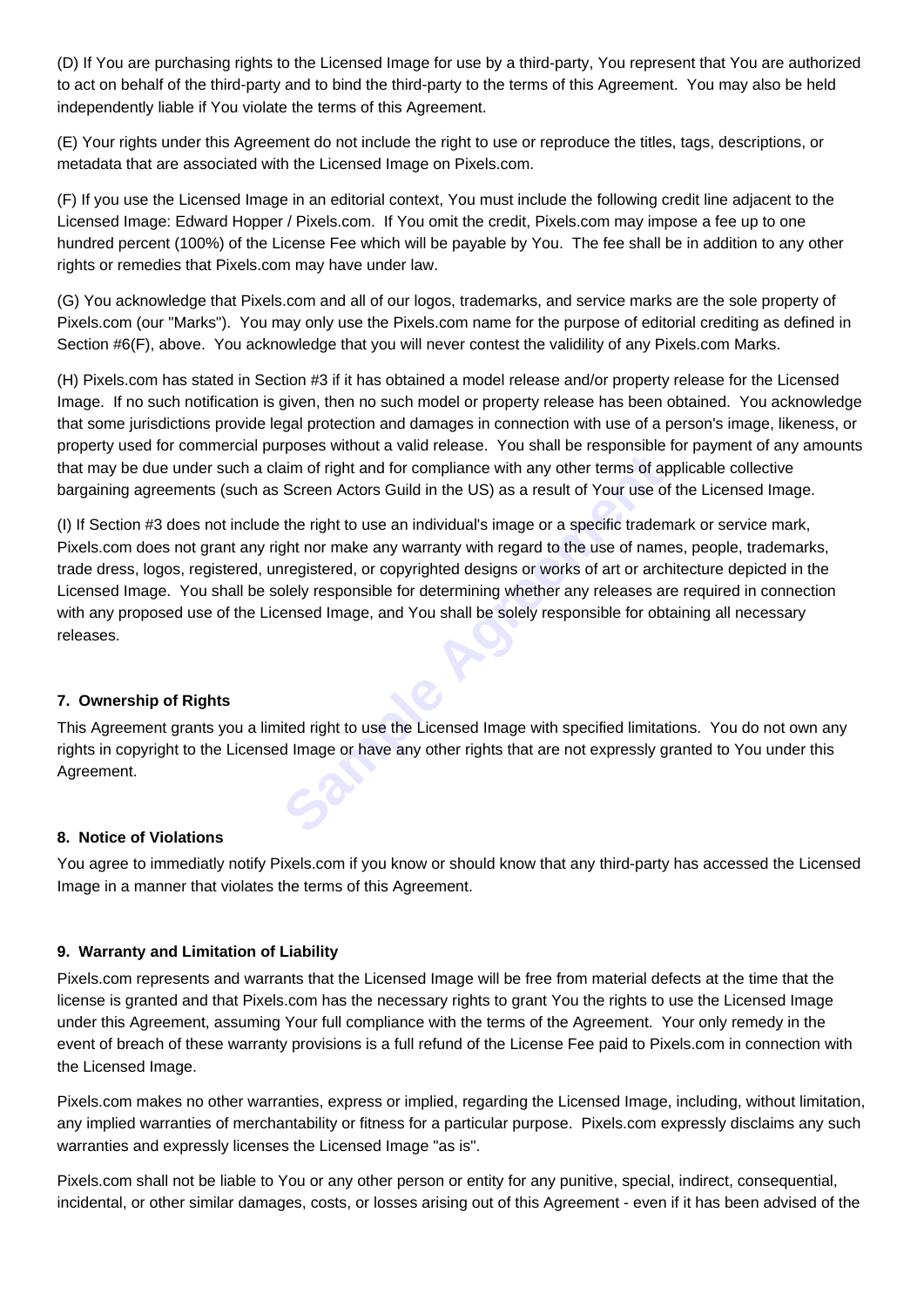possibility of such damages, costs, or losses. Some jurisdictions do not permit the exclusion or limitation of implied warranties or liability for certain categories of damages.

Pixels.com shall not be liable for any damages, costs, or losses arising out of or as a result of modifications made to the Licensed Image or as a result of the context in which the Licensed Image is used in a work.

#### **10. Indemnification**

You shall pay to defend, indemnify, and hold harmless Pixels.com and its subsidiaries, commonly owned or controlled affiliates, content providers and their respective officers, and directors and employees from all damages, losses, and expenses, including reasonable attorneys' fees, arising out of or as a result of claims by third parties relating to Your use of any Licensed Image or any other actual or alleged breach by You of this Agreement. Pixels.com may at its discretion, but is under no obligation to, assume the defense of any action arising from Your use of the Licensed Image or from your breach of this Agreement.

#### **11. Unauthorized Use of Licensed Image**

Frament and entitles Pixels.com or its licensors to enforce a<br>laws. In addition and without prejudice to Pixels.com's at<br>nd this Agreement, Pixels.com reserves the right to charge<br>he License Fee for the unauthorized use of If You use the Licensed Image in a manner other than that which is expressly authorized under this Agreement, such use amounts to copyright infringement and entitles Pixels.com or its licensors to enforce all rights available to it under U.S. and international copyright laws. In addition and without prejudice to Pixels.com's ability to realize other remedies under copyright laws and this Agreement, Pixels.com reserves the right to charge and You agree to pay a fee equal to up to five (5) times the License Fee for the unauthorized use of the Licensed Image. In the event that Pixels.com has a reasonable basis to believe that You are using the Licensed Image in a manner other than that which is expressly authorized under this Agreement, Pixels.com may immediately revoke the license granted under this Agreement, and You agree to (1) stop using the Licensed Image, (2) destroy or order destruction of any copies of the Licensed Image including as incorporated into a secondary work, and (3) return the Licensed Image to Pixels.com. This provision does not limit Pixels.com's rights to recover damages from You including in the form of indemnification. Your failure to pay Pixels.com fully and in accordance with its payment terms for the right to use the Licensed Image constitutes a material breach of this Agreement entitling Pixels.com to all remedies available under law and pursuant to this Agreement.

## **12. Audit and Verification Rights**

Pixels.com or its licensors may request and You must provide evidence of compliance with the terms of this Agreement upon demand with reasonable advance notice. Among the forms of evidence that Pixels.com or its licensors is entitled to receive in order to verify Your compliance with the terms of this Agreement are (1) free access to any website or platform where the Licensed Image is reproduced, (2) an audit of records related directly to Your use of the Licensed Image by Pixels.com or its designated auditor, (3) receipt and inspection of sample copies of reproductions containing the Licensed Image, and (4) a certificate of compliance signed under oath by You or Your agent in a form acceptable to Pixels.com. Should Pixels.com or its licensors determine that Your use exceeds what is permitted under this Agreement, You shall pay the costs incurred by Pixels.com in its efforts to verify compliance, plus a five percent (5%) surcharge in connection with these efforts.

## **13. No Modification of Embedded Data**

You may not alter the Licensed Image in a manner that removes any copyright notice, name, identification number, or other information embedded in the Licensed Image.

#### **14. Third-Party Claims of Right**

Should the Licensed Image be the subject of a claim of infringement by a third-party for which Pixels.com may be liable, Pixels.com may require You to immediately (1) stop using the Licensed Image, (2) delete the Licensed Image